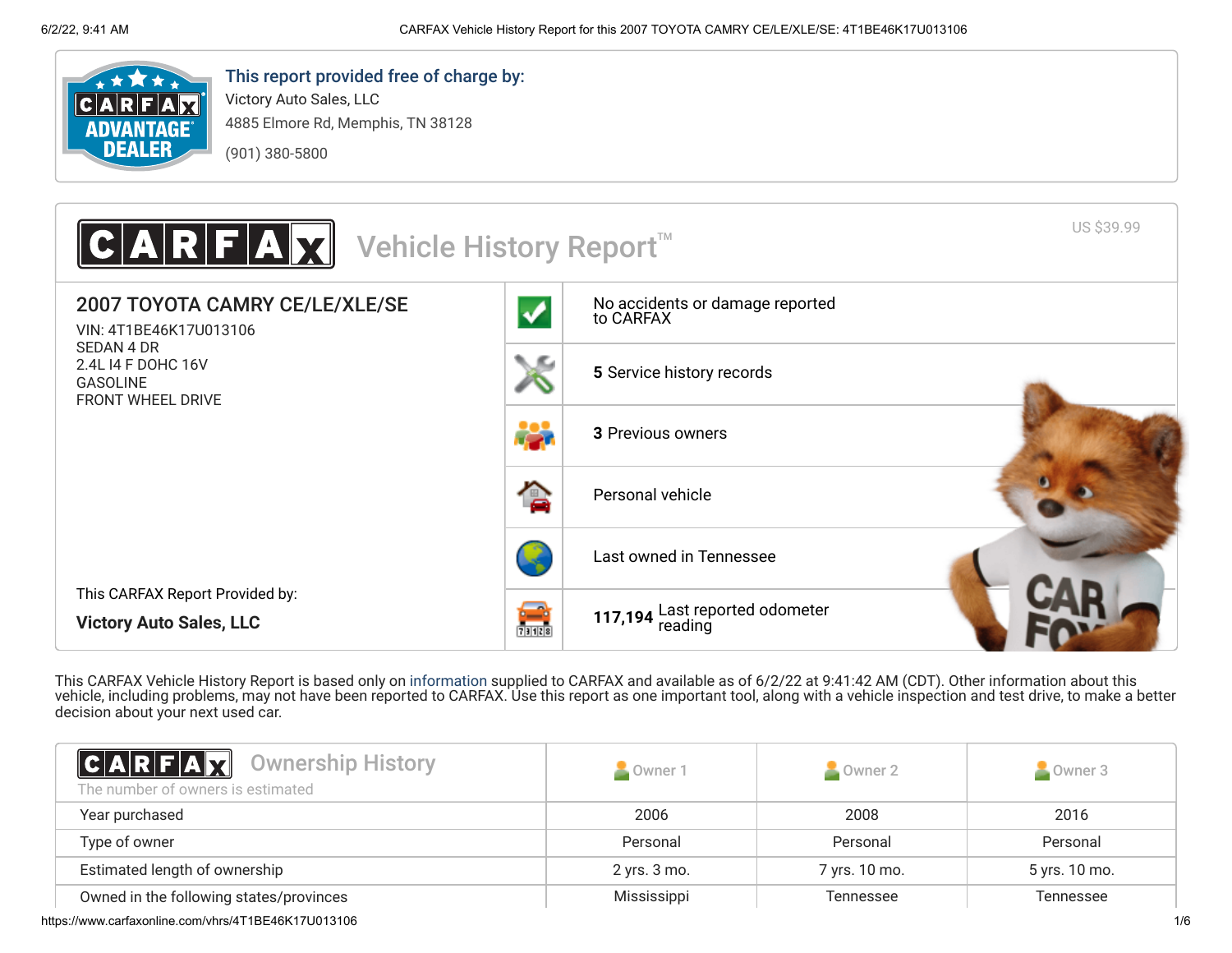| Estimated miles driven per year        | --- | $\frac{1}{2}$ |       |
|----------------------------------------|-----|---------------|-------|
| l odometer readıng<br>ാറ†<br>∵ran∩rtad | 401 | 44,888        | , 194 |

| <b>CARFAX</b> Title History<br>CARFAX quarantees the information in this section | Owner 1                         | Owner 2                         | Owner 3                         |
|----------------------------------------------------------------------------------|---------------------------------|---------------------------------|---------------------------------|
| Salvage   Junk   Rebuilt   Fire   Flood   Hail   Lemon                           | <b>Guaranteed</b><br>No Problem | <b>Guaranteed</b><br>No Problem | <b>Guaranteed</b><br>No Problem |
| Not Actual Mileage   Exceeds Mechanical Limits                                   | <b>Guaranteed</b><br>No Problem | <b>Guaranteed</b><br>No Problem | <b>Guaranteed</b><br>No Problem |



**GUARANTEED** - None of these major title problems were reported by a state Department of Motor Vehicles (DMV). If you find that any of these title problems were reported by a DMV and not included in this report, CARFAX will buy this vehicle back. [Register](https://www.carfax.com/Service/bbg) | [View Terms](http://www.carfaxonline.com/legal/bbgTerms) | [View Certificate](https://www.carfaxonline.com/vhrs/4T1BE46K17U013106)

<span id="page-1-1"></span><span id="page-1-0"></span>

| <b>Additional History</b><br>CARFA<br>Not all accidents / issues are reported to CARFAX                                                           | ×<br>Owner 1            | Owner 2                  | Owner 3                  |
|---------------------------------------------------------------------------------------------------------------------------------------------------|-------------------------|--------------------------|--------------------------|
| <b>Total Loss</b>                                                                                                                                 | No Issues Reported      | No Issues Reported       | No Issues Reported       |
| No total loss reported to CARFAX.                                                                                                                 | ✔                       | √                        | v                        |
| <b>Structural Damage</b>                                                                                                                          | No Issues Reported      | ✓                        | No Issues Reported       |
| No structural damage reported to CARFAX.                                                                                                          | ✔                       | No Issues Reported       | v                        |
| <b>Airbag Deployment</b>                                                                                                                          | No Issues Reported      | ✓                        | No Issues Reported       |
| No airbag deployment reported to CARFAX.                                                                                                          | ↵                       | No Issues Reported       | v                        |
| <b>Odometer Check</b>                                                                                                                             | No Issues Indicated     | √                        | √                        |
| No indication of an odometer rollback.                                                                                                            | ✔                       | No Issues Indicated      | No Issues Indicated      |
| Accident / Damage                                                                                                                                 | No Issues Reported      | ✓                        | No Issues Reported       |
| No accidents or damage reported to CARFAX.                                                                                                        | ✓                       | No Issues Reported       | v                        |
| Manufacturer Recall<br>No open recalls reported to CARFAX. Check with an authorized<br>Toyota dealer for any open recalls. View Toyota disclosure | No Recalls Reported     | v<br>No Recalls Reported | No Recalls Reported<br>✔ |
| <b>Basic Warranty</b><br>Original warranty estimated to have expired.                                                                             | <b>Warranty Expired</b> | <b>Warranty Expired</b>  | <b>Warranty Expired</b>  |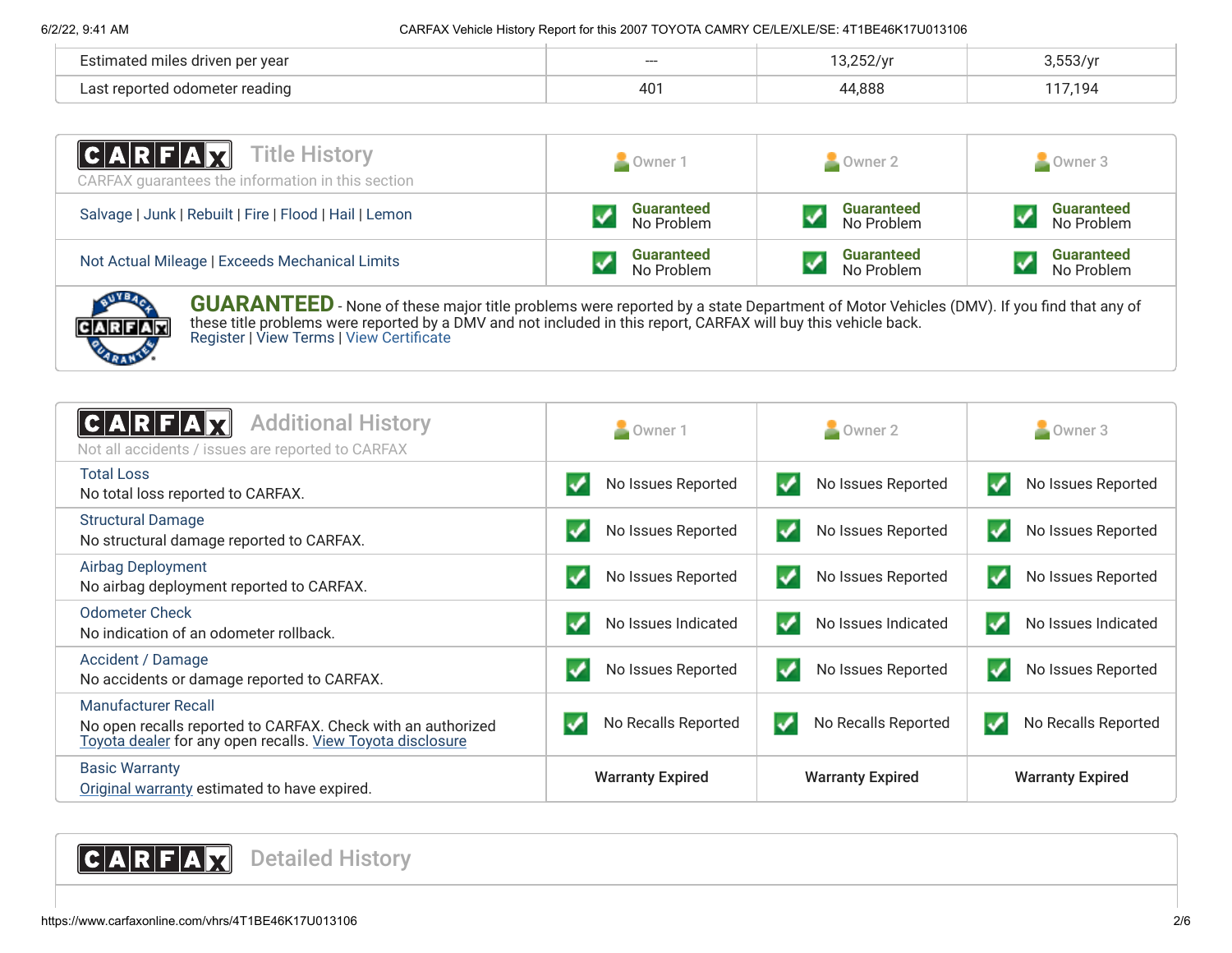| Owner 1<br>Purchased: 2006        |                |                                                                                           | <b>Personal Vehicle</b>                                                                                                    |
|-----------------------------------|----------------|-------------------------------------------------------------------------------------------|----------------------------------------------------------------------------------------------------------------------------|
| Date                              | <b>Mileage</b> | <b>Source</b>                                                                             | <b>Comments</b>                                                                                                            |
| 03/27/2006                        |                | <b>NICB</b>                                                                               | Vehicle manufactured and shipped to original dealer                                                                        |
| 04/12/2006                        | 11             | Price LeBlanc Automotive<br>◟உ<br>Baton Rouge, LA<br>leblancauto.com                      | Vehicle serviced<br>- Pre-delivery inspection completed<br>- Emissions or safety inspection performed                      |
|                                   |                | 4.0 / 5.0 12 Verified Reviews<br><b>480 Customer Favorites</b>                            |                                                                                                                            |
| 04/12/2006                        | 13             | Louisiana<br><b>Inspection Station</b>                                                    | Passed safety inspection<br>- Passed emissions inspection                                                                  |
| 05/02/2006                        | 401            | Mississippi<br>Motor Vehicle Dept.<br>Oxford, MS<br>Title #E07847401                      | Title issued or updated<br>- First owner reported<br>- Titled or registered as personal vehicle<br>- Loan or lien reported |
| 04/29/2008                        |                | Mississippi<br>Motor Vehicle Dept.<br>Oxford, MS                                          | Registration updated when owner moved the vehicle to a new<br>location                                                     |
|                                   |                |                                                                                           |                                                                                                                            |
| <b>Owner 2</b><br>Purchased: 2008 |                | Low mileage! This owner drove less than the<br>industry average of 15,000 miles per year. | <b>Personal Vehicle</b><br>13,252 mi/yr                                                                                    |
| Date                              | <b>Mileage</b> | <b>Source</b>                                                                             | <b>Comments</b>                                                                                                            |
| 08/22/2008                        | 30,655         | Tennessee<br>Motor Vehicle Dept.                                                          | Vehicle purchase reported                                                                                                  |
| 09/12/2008                        |                | Tennessee<br>Motor Vehicle Dept.<br>Collierville, TN<br>Title #78776671                   | Title or registration issued<br>- New owner reported                                                                       |
| 01/26/2009                        | 35,559         | Principle Toyota<br>LΩ<br>Memphis, TN<br>901-758-4040<br>principletoyota.com              | Vehicle serviced<br>- 30,000 mile service performed<br>- Fuel injection system flushed/serviced                            |
|                                   |                | 4.5 / 5.0 47 Verified Reviews                                                             |                                                                                                                            |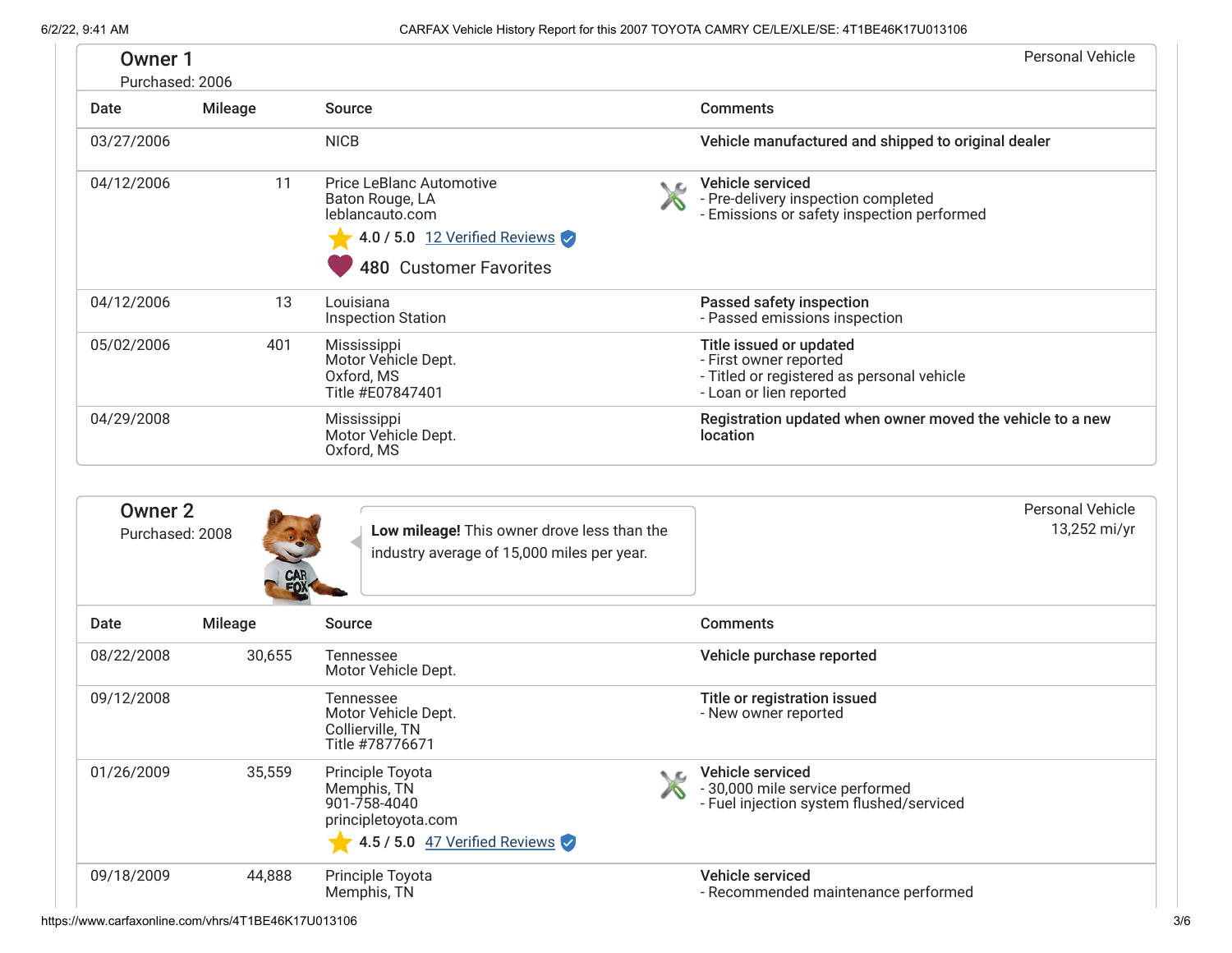6/2/22, 9:41 AM CARFAX Vehicle History Report for this 2007 TOYOTA CAMRY CE/LE/XLE/SE: 4T1BE46K17U013106

901-758-4040 principletoyota.com

|                                       |                         | 901-758-4040<br><b>NG</b><br>principletoyota.com<br>4.5 / 5.0 47 Verified Reviews         |                                                      |                                        |
|---------------------------------------|-------------------------|-------------------------------------------------------------------------------------------|------------------------------------------------------|----------------------------------------|
| 05/13/2011                            |                         | <b>Tennessee</b><br>Motor Vehicle Dept.<br>Collierville, TN<br>Title #78776671            | Registration issued or renewed                       |                                        |
| 05/24/2012                            |                         | <b>Tennessee</b><br>Motor Vehicle Dept.<br>Collierville, TN<br>Title #78776671            | Registration issued or renewed                       |                                        |
| 05/18/2013                            |                         | Tennessee<br>Motor Vehicle Dept.<br>Collierville, TN<br>Title #78776671                   | Registration issued or renewed                       |                                        |
| 05/24/2014                            |                         | Tennessee<br>Motor Vehicle Dept.<br>Collierville, TN<br>Title #78776671                   | Registration issued or renewed                       |                                        |
| 04/23/2015                            |                         | Tennessee<br>Motor Vehicle Dept.<br>Collierville, TN<br>Title #78776671                   | Registration issued or renewed                       |                                        |
| 05/24/2016                            |                         | Tennessee<br>Motor Vehicle Dept.<br>Collierville, TN<br>Title #78776671                   | Registration issued or renewed                       |                                        |
| Owner <sub>3</sub><br>Purchased: 2016 | CAR<br>FOX <sup>1</sup> | Low mileage! This owner drove less than the<br>industry average of 15,000 miles per year. |                                                      | <b>Personal Vehicle</b><br>3,553 mi/yr |
| Date                                  | Mileage                 | Source                                                                                    | <b>Comments</b>                                      |                                        |
| 07/21/2016                            | 97,316                  | Tennessee<br>Motor Vehicle Dept.                                                          | Vehicle purchase reported                            |                                        |
| 08/26/2016                            |                         | Tennessee<br>Motor Vehicle Dept.<br>Memphis, TN<br>Title #99112258                        | Title or registration issued<br>- New owner reported |                                        |
| 05/10/2017                            |                         | Tennessee<br>Motor Vehicle Dept.<br>Memphis, TN                                           | Registration issued or renewed                       |                                        |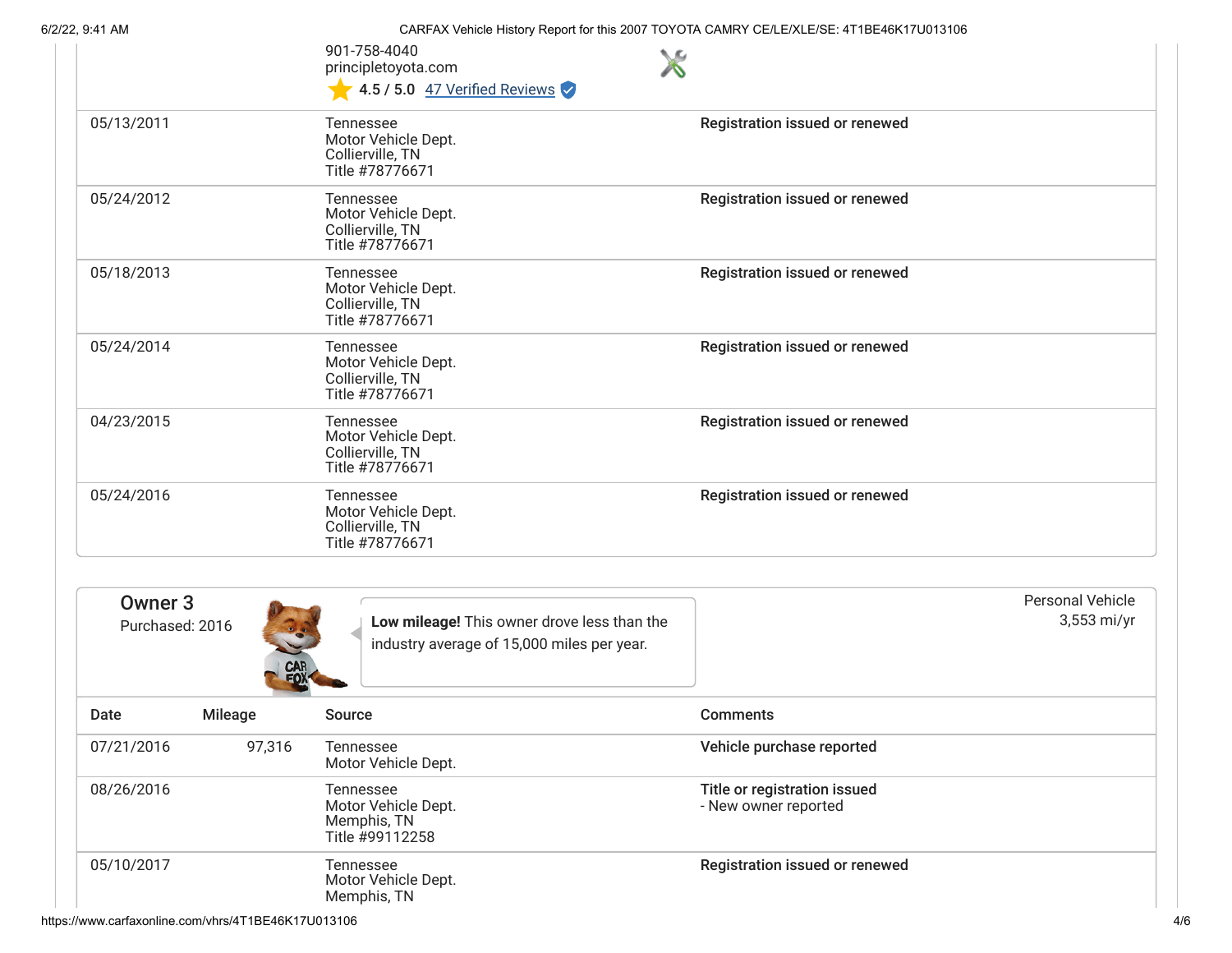#### 6/2/22, 9:41 AM CARFAX Vehicle History Report for this 2007 TOYOTA CAMRY CE/LE/XLE/SE: 4T1BE46K17U013106

| 09/29/2018 | 108,800 | Wolfchase Toyota and Scion<br>Cordova, TN<br>901-377-8000<br>wolfchasetoyota.com                                              | N. Ka | Vehicle serviced<br>- Drive belts checked |
|------------|---------|-------------------------------------------------------------------------------------------------------------------------------|-------|-------------------------------------------|
|            |         | 4.6 / 5.0 824 Verified Reviews                                                                                                |       |                                           |
|            |         | 11,073 Customer Favorites                                                                                                     |       |                                           |
| 04/08/2019 |         | Tennessee<br>Motor Vehicle Dept.<br>Memphis, TN<br>Title #99112258                                                            |       | Title or registration issued              |
| 04/17/2020 |         | Tennessee<br>Motor Vehicle Dept.<br>Memphis, TN<br>Title #99112258                                                            |       | Registration issued or renewed            |
| 04/07/2021 |         | Tennessee<br>Motor Vehicle Dept.<br>Memphis, TN<br>Title #99112258                                                            |       | Registration issued or renewed            |
| 02/22/2022 | 117,194 | <b>BMi Memphis</b><br>Memphis, TN<br>901-388-2201<br>bmimemphis.com<br>4.9 / 5.0 41 Verified Reviews<br>54 Customer Favorites | NG    | Vehicle serviced                          |

<span id="page-4-0"></span>Have Questions? Consumers, please visit our Help Center at [www.carfax.com](http://www.carfax.com/help). Dealers or Subscribers, please visit our Help Center at [www.carfaxonline.com](http://www.carfaxonline.com/).



## First Owner

When the first owner(s) obtains a title from a Department of Motor Vehicles as proof of ownership.

# New Owner Reported

When a vehicle is sold to a new owner, the Title must be transferred to the new owner(s) at a Department of Motor Vehicles.

## Ownership History

CARFAX defines an owner as an individual or business that possesses and uses a vehicle. Not all title transactions represent changes in ownership. To provide estimated number of owners, CARFAX proprietary technology analyzes all the events in a vehicle history. Estimated ownership is available for vehicles manufactured